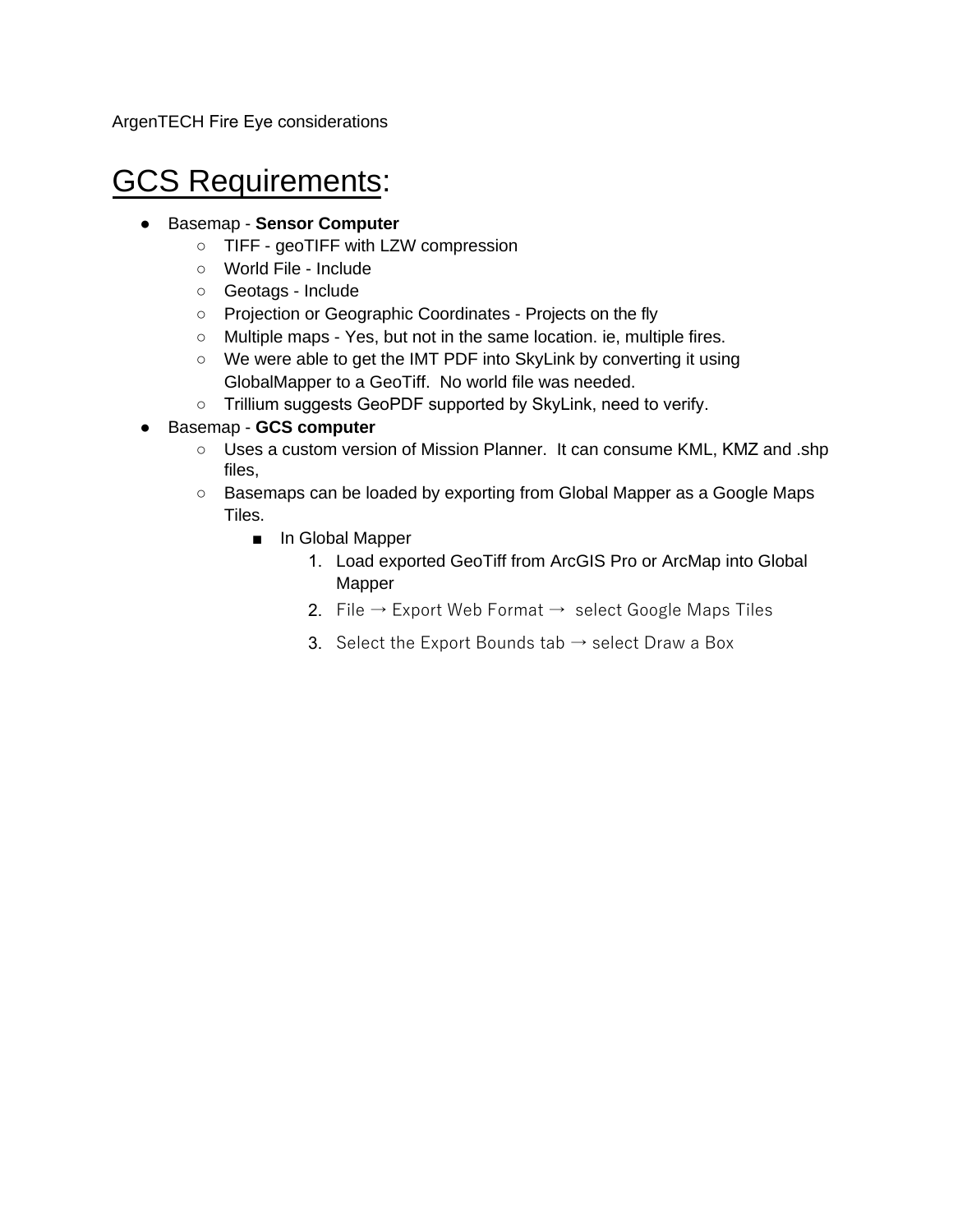| <b>Google Maps Export Options</b>                                                                                                                                                                                                                                                                                                                                              | ×                                                                                                                                                                                                                                                                                                                                                                                                                                           |  |
|--------------------------------------------------------------------------------------------------------------------------------------------------------------------------------------------------------------------------------------------------------------------------------------------------------------------------------------------------------------------------------|---------------------------------------------------------------------------------------------------------------------------------------------------------------------------------------------------------------------------------------------------------------------------------------------------------------------------------------------------------------------------------------------------------------------------------------------|--|
| Google Maps Options<br><b>Export Bounds</b>                                                                                                                                                                                                                                                                                                                                    |                                                                                                                                                                                                                                                                                                                                                                                                                                             |  |
| My Map Set Name<br>Data Set Name:                                                                                                                                                                                                                                                                                                                                              |                                                                                                                                                                                                                                                                                                                                                                                                                                             |  |
| Zoom Level Setup<br>Select the resolution to use for the maximum detail level in the<br>exported tiles. The default selection will preserve full detail for<br>any loaded raster/elevation data set.<br>Level 17 - 1.19 meters/pixel<br>$\checkmark$<br>Number of Zoom Levels to Use: 5<br>Tile Image File Format<br>◯ JPG (Good for Imagery) - Quality -><br>75               | Default Background Map Layer<br>Google Maps Street Maps<br>$\checkmark$<br>Make Map Basemap Rather than Overlay Map<br>Google Maps Controls to Add<br>Overview Map<br>√ Street View<br>Map Type Selector<br>$\nabla$ Pan<br>Scale Bar<br>$\sqrt{2}$ Zoom<br>Transparency (How See Through is the Map) (100%)                                                                                                                                |  |
| ◯ PNG (Good for Scanned Maps and Vector Data)                                                                                                                                                                                                                                                                                                                                  | Transparent<br>Opague                                                                                                                                                                                                                                                                                                                                                                                                                       |  |
| Tile Image File Naming<br>Specify custom naming if you don't want the default. The<br>custom naming supports the following variables:<br>$\%$ z - zoom level<br>%x - column as decimal number<br>%x hex - column as 8-digit hexadecimal number<br>%y - row as decimal number<br>%y hex - row as 8-digit hexidecimal number<br>Example: L%z\%y\%x.png<br>Use Custom Tile Naming | Make Image Tiles Transparent (PNG Format Only)<br>○ Skip Existing Tiles (Use to Resume Cancelled Export)<br>Skip Empty Tiles (Don't Export Blank Tiles)<br>ADVANCED: Fill to Tile Bounds<br>ADVANCED: Create World Files for Exported Tiles<br>ADVANCED: Only Export Fully Covered Tiles<br>ADVANCED: Always Create 8-Bit Palette PNG Files<br>ADVANCED: Export PNG for Transparent Tiles<br>ADVANCED: Create Separate Folders for Each Row |  |
|                                                                                                                                                                                                                                                                                                                                                                                | Help<br>OK<br>Cancel<br>Apply                                                                                                                                                                                                                                                                                                                                                                                                               |  |

|                   | Google Maps Export Options                          |                      |            |      |  |
|-------------------|-----------------------------------------------------|----------------------|------------|------|--|
|                   | Google Maps Options                                 | <b>Export Bounds</b> |            |      |  |
|                   | (C) All Loaded Data                                 |                      |            |      |  |
|                   | All Data Visible On Screen                          |                      | Draw a Box |      |  |
| Lat/Lon (Degrees) |                                                     |                      |            |      |  |
| North             | 41.0625                                             | $-114$               | West       |      |  |
|                   | South 40.875                                        |                      | $-113.625$ | East |  |
|                   | $\Lambda$ $\sim$ $\sim$ $\sim$ $\sim$ $\sim$ $\sim$ |                      |            |      |  |

- 4. Click OK
- 5. Click OK again
- 6. Select a location to save.
- 7. Zoom level 17 and 18 seem to be the best levels for time sake. Higher levels of zoom took considerable time to export
- 8. After Export transfer the files to the GCS computer
- 9. If the file path of the export and location on the GCS computer are different you will need to modify the .htm file on the GCS computer to match the file saved path. You can do this by changing the .htm to .txt and editing the file paths embedded in the file.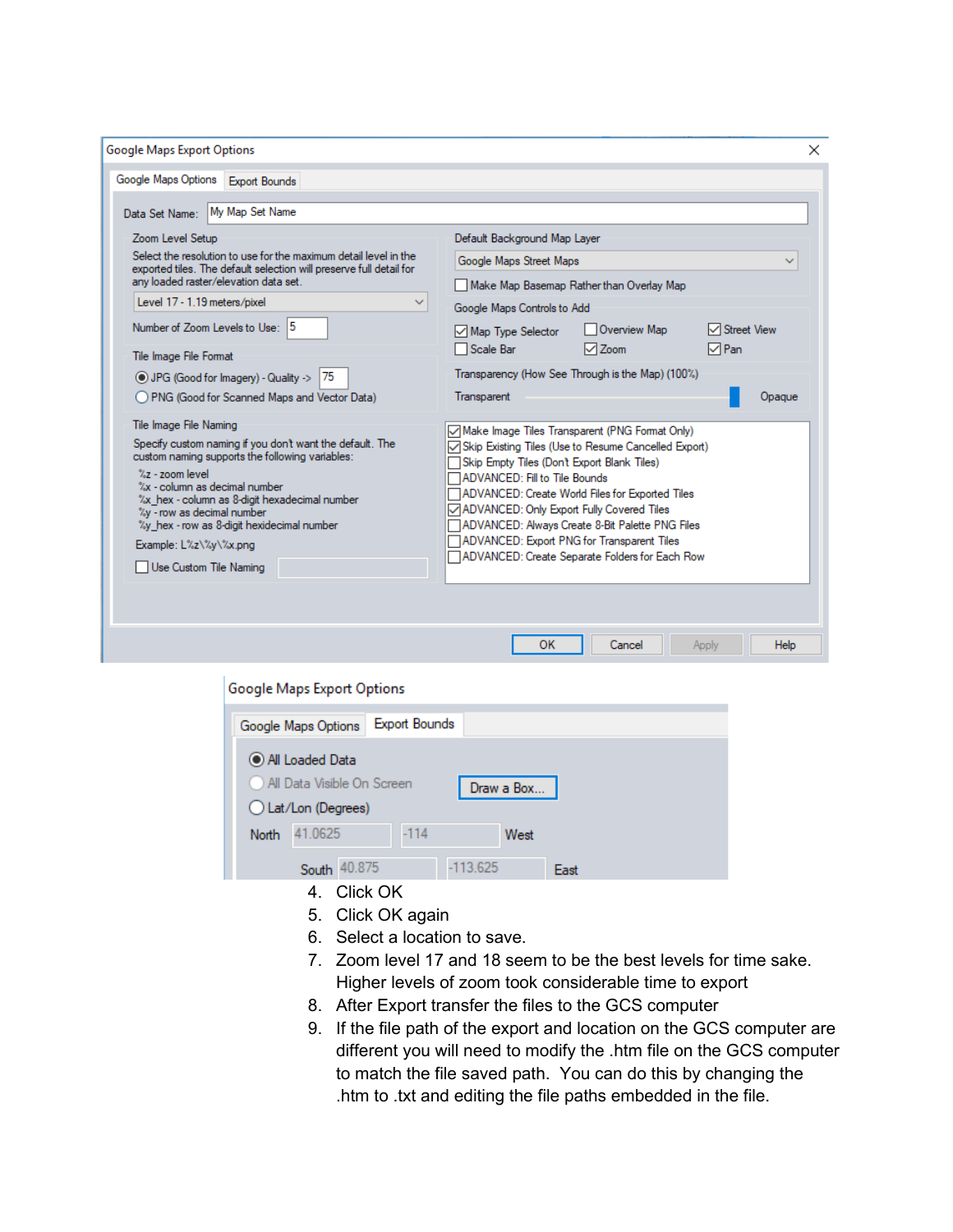## Site Selection Requirements:

(Antenna height, preferred flight altitude, takeoff/landing area, etc.) Antenna height - 35 foot

Preferred flight levels - 3,500 agl

Launch and Recovery size - 200x200"

Needs access for crew cab truck and 25' trailer

2-3 hour duration, 4 hours max total.

## Data Processing:

(Format, conversion needed, FMV ready-yes)

Sensor Display here/how for which sensors?

- Lat/Long: DDM
- Gimbal angle for tilt and pan displayed: yes
- Basemap displayed?
	- Displays footprint of sensor FOV: yes
- Elevation model required?
	- Format: Will take Dted. .dt2 format

Sensor Specs

- For each sensor: Trillium HD45/55 hybrid
	- Megapixels?
	- Resolution height and width (720p EO, 640 IR)
	- Sensor height and width (mm)
	- Focal length (mm)
	- IR
- Pixel pitch (microns, if applicable)
- Radiometric? generic adjustments
- For multiple optics
	- Boresighted: yes

Data Collection

- Video
	- Closed circuit or IP? Internal WIFI for FMV
	- Setup to broadcast through Twitch, Zoom likely possible
	- Needs VZN or incident Internet access
- Stills
	- Yes
- Outputs KML points, polygon possible but deletes points.
- Outputs video, stills, and geopoints spreadsheet
- Possible increased point accuracy using TLE function in SkyLink